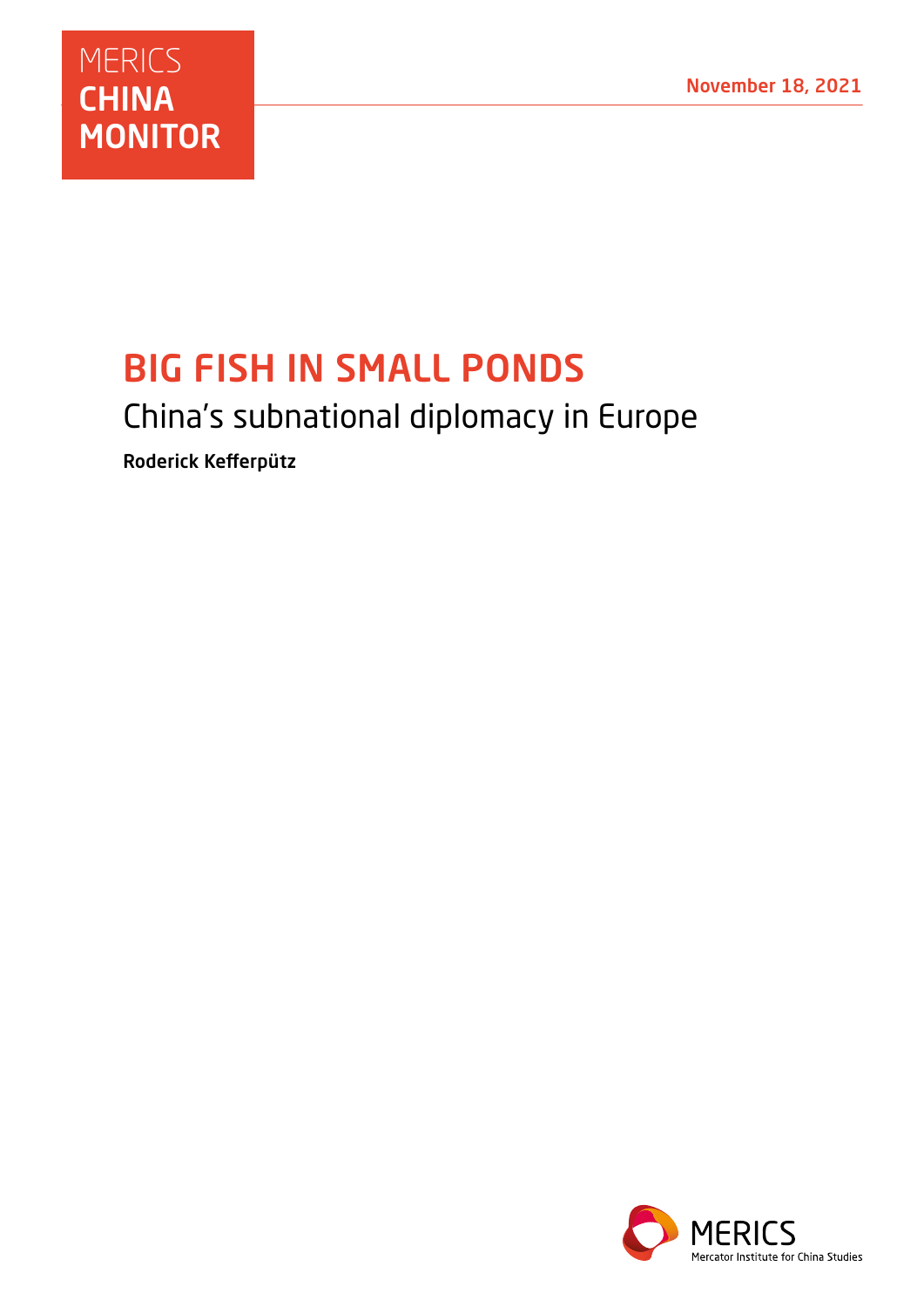## MAIN FINDINGS AND RECOMMENDATIONS

- **Largely bypassing EU institutions and national governments, China has steadily expanded its ties at the subnational level,** striking up partnerships with countless regions and cities. This has led to increased Chinese investment, research and development (R&D) cooperation, and political and cultural exchanges. Regions and cities in Europe have predominantly welcomed and benefited from Beijing's increased subnational interest and activities.
- **While in Europe subnational governance is primarily decentralized, with regions and cities acting autonomously, China's provinces and cities are part of a highly centralized and unitary system.** This puts European subnational actors at a disadvantage when facing Chinese counterparts.
- **China uses the subnational level to increase its influence, advance its strategic economic and political interests.** In this context, European subnational actors that hope to benefit from Chinese investments, R&D cooperation, and cultural exchanges also face risks with regard to growing economic dependency, industrial espionage, technology transfer, and increasing political pressure and disinformation.
- **These risks are compounded by Europe's several weak spots** when it comes to subnational relations with China. There is a lack of oversight, coordination, strategic orientation, and often China competence.
- **European cities and regions have employed different approaches** when it comes to dealing with China's growing international ambitions and proactive subnational diplomacy. Some have continued doing business as usual, some have ended their relationships with Chinese counterparts or pushed back on controversial issues.
- **Governments and the European Commission can pursue a range of recommendations,** in order to promote their interests vis-à-vis China, while limiting Chinese subversive influence and geostrategic interests. These include, amongst others:
	- **putting in place monitoring mechanisms** to have an overview on subnational activities
	- **improving coordination within city and regional administrations as well as between the different federal levels** to promote unity when dealing with China's subnational diplomacy
	- **developing a best-practice handbook** for European regions and cities on China's subnational diplomacy
	- **developing European and national support structures** assisting regional governments and city administrations in dealing with various Chinese requests.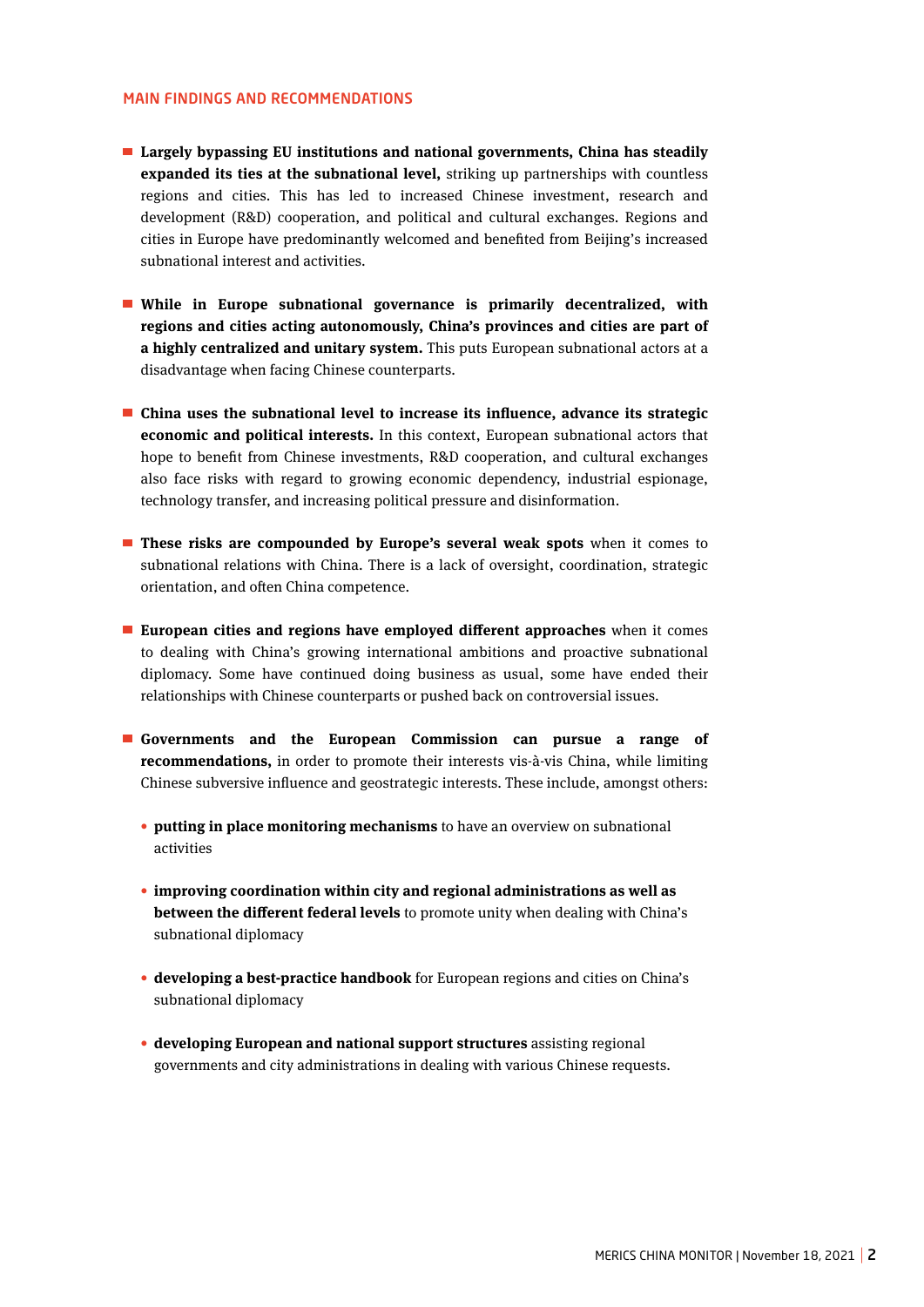## 1. CHINA-EUROPE RELATIONS – LOOKING BEYOND THE CAPITALS

China is pursuing an ambitious subnational foreign policy towards Europe. Largely bypassing EU institutions and national governments, it has steadily expanded its ties at the subnational level. China has struck up partnerships with countless regions and cities, increasing investment, research and development cooperation, and political and cultural exchanges.

This has traditionally been met with great enthusiasm by European regions and cities because China can offer a lot of opportunities. These range from economic investments, trade ties and the promotion of infrastructure construction, boosting economic growth and employment opportunities, to cooperation in science and technology as well as the promotion of youth and cultural ties, furthering people-to-people exchanges, friendly relations and cross-cultural understanding. There are tangible benefits, opportunities and legitimate interests for European subnational entities to engage with China and deepen relations and vice-versa.

Simultaneously, however, the risks surrounding China's subnational diplomacy are often overlooked. These can range from industrial espionage and involuntary technology transfer to illegitimate influence operations, disinformation, and other forms of political subversion.

There is a fundamental lack of research when it comes to analyzing China's subnational diplomacy towards Europe. Most analyzes focus on relations between China and individual countries or between China and the EU in general, with European regions and cities often being disregarded. This is a mistake.

China certainly sees Europe's regions and cities as relevant. As its geopolitical ambitions have grown under President Xi Jinping, its subnational diplomacy has undergone a fundamental shift. China has become more proactive, engaging more (and particularly smaller) European cities and regions, as well as more assertive. The latter have become supplementary gateways for Beijing to increasingly pursue geostrategic interests. In this context, China's subnational diplomacy in Europe is particularly relevant.

This report analyzes China's subnational diplomacy towards Europe. It provides an overview of the development of their subnational relations and highlights China's interests in engaging with Europe's regions and cities. It showcases how some European regions have dealt with the challenges that China poses and identifies major weak spots of European subnational actors.

This paper is based on information from a survey on China's subnational diplomacy towards Germany (published in more detail in a German-language MERICS China Monitor). It included interviews with more than 50 subnational actors, as well as a workshop with representatives of regional and city administrations from EU member states such as Finland, Germany, Hungary, Italy, Lithuania, Poland, Spain, and Sweden, which took place in June 2021 in the context of the MERICS-ECFR European Caucus on China and was supported by the Heinrich-Böll-Stiftung.

There is a fundamental lack of research for analyzing China's subnational diplomacy towards Europe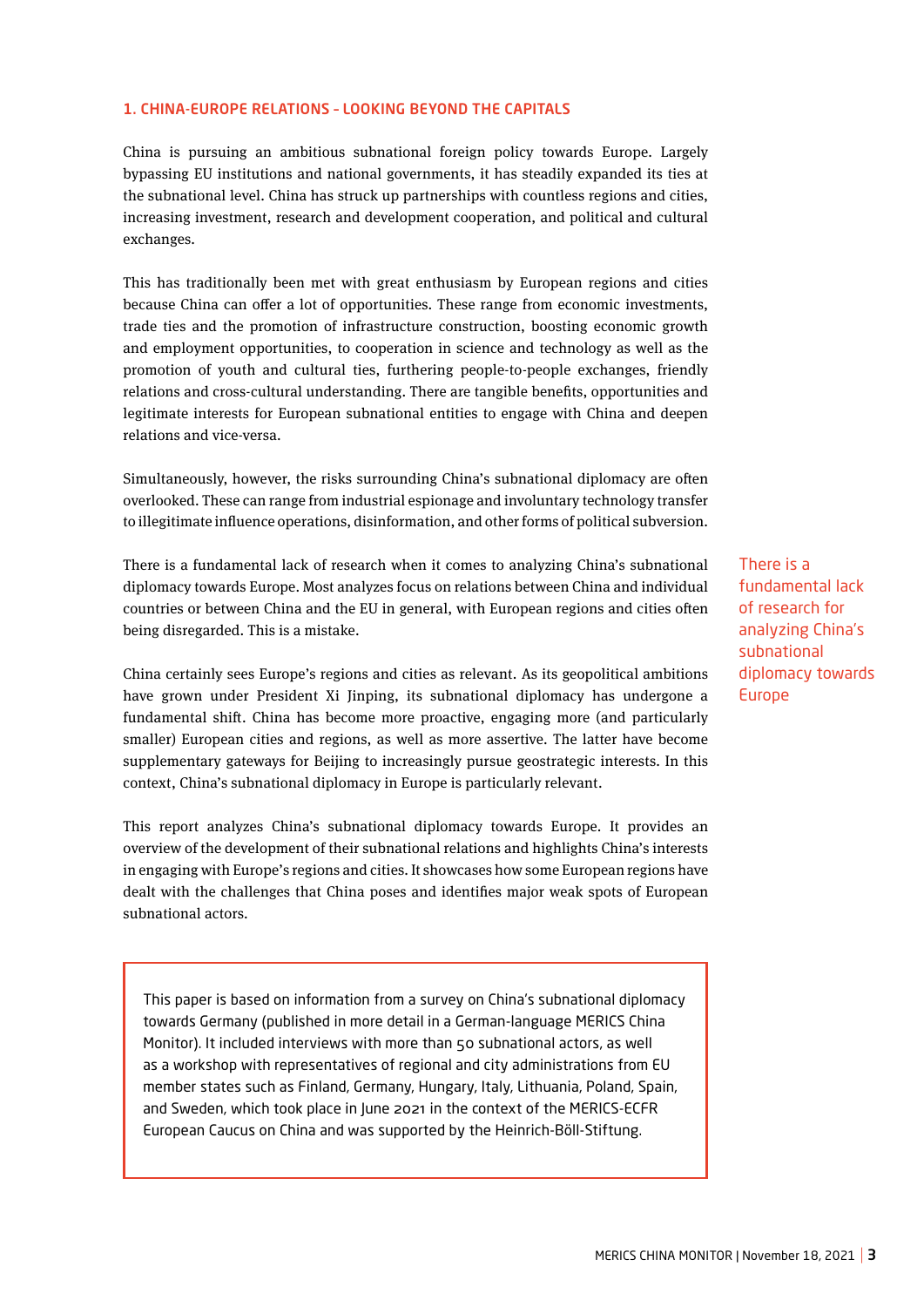## 2. SUBNATIONAL RELATIONS BETWEEN CHINA AND EUROPE ARE GROWING

Over the years, subnational relations between China and Europe have significantly grown. There are countless regional and city partnerships, intense business ties, and academic and cultural exchanges. According to one study, the five largest EU member states (Germany, France, Italy, Spain, Poland) have a total of 146 partnerships with China at the level of regional authorities such as the German *Länder* or the Polish Voivodeships.**<sup>1</sup>** In Austria, seven out of nine regions have a partnership with a Chinese province, while in France twelve out of 18 regions even maintain representative offices in China.**<sup>2</sup>**

Equally, many European cities maintain partnerships with Chinese counterparts. The intensity differs among EU member states. The development of these subnational ties can broadly be divided into three phases.

The first phase, starting in the 1980s, was defined by Deng Xiaoping's opening and reform era, which led to the creation of special economic zones in coastal China that sought engagement with foreign partners. The first European regional and city partnerships with China were established in this period.**<sup>3</sup>**

The second phase began in 2001 with China's accession to the World Trade Organization. This led to renewed European subnational interest with hopes of benefiting from China's growing economic market. During this time, national bilateral ties with China were also intensified, facilitating subnational exchanges. In addition, the EU's enlargement in 2004 also increased the interest of subnational actors in China in engaging with Central and Eastern Europe and vice versa. Last but not least, the first subnational exchange was established between China and the European Commission, such as the EU-China Dialogue on regional policy in 2005, which led to annual discussions on regional and urban policy.**<sup>4</sup>**

The third, current phase began in 2012 as Xi Jinping came to power. Two key developments define it. First, China, the European Commission, and an increasing number of EU member states promoted more and deeper subnational ties. For example:

- Germany established an urbanization partnership with China and the Polish-China Regional Forum was launched to provide a space for exchange between the two countries' cities, regions, and provinces.
- $\blacksquare$  The EU-China Urbanization Partnership was set up in 2012, which connects European and Chinese mayors and convenes an annual EU-China Mayor's Forum. Twelve cooperation agreements were signed between European and Chinese cities at the 2013 forum.**<sup>5</sup>**
- In 2010, the Chinese European Training on Regional and Urban Policy (CETREGIO) program was established with the goal of decentralizing EU-China relations, which gathered momentum in the following years.**<sup>6</sup>** In the period 2010-2014, it brought 220 Chinese officials from all 31 provinces in touch with more than 45 regions from 17 EU Member States. In 2014 alone, this program led to 15 memoranda of understanding between Polish, Italian, Austrian, German, and Chinese regional and local governments.**<sup>7</sup>**
- China was also selected as a key country in the EU's "World Cities" program, a program that facilitates EU-Third Country cooperation on urban and regional development. Under this program cities were paired – such as Wuhan-Barcelona, Chengdu-Dublin, Guangzhou-Lyon, Shantou-Andalucía – to cooperate on different issues.**<sup>8</sup>**

The five largest EU member states have more than 140 partnerships with China at the regional level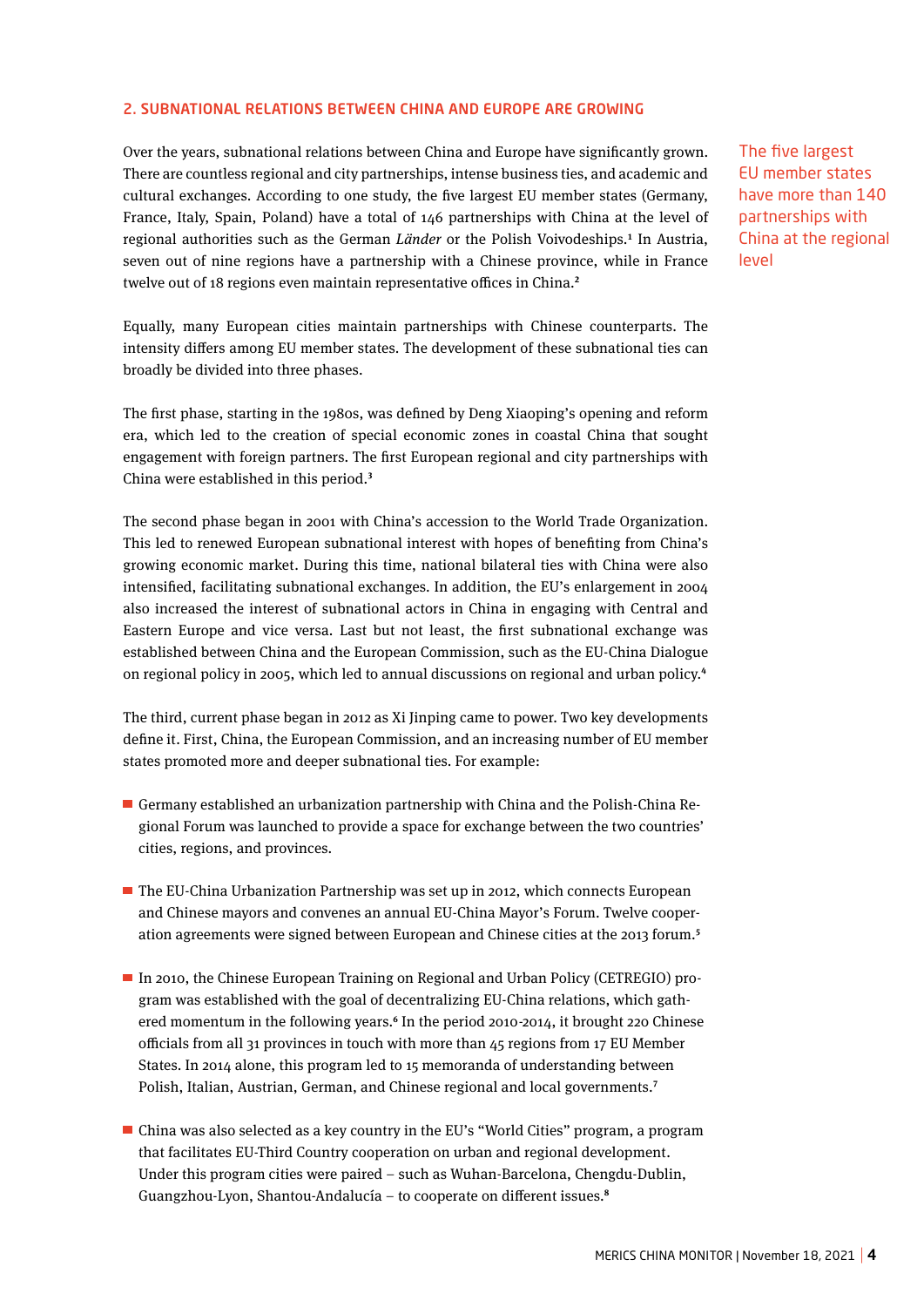China also launched the China and Central and Eastern European Countries Mayors Forum in 2017, which brought together mayors, deputy mayors, and representatives from more than 50 cities from 17 Central and Eastern European countries and their counterparts from 11 provinces and 34 cities across China.**<sup>9</sup>**

Second, Beijing has also proactively advanced its ambitious subnational diplomacy. In a Policy Paper on the European Union, China has expressed its desire to "deepen subnational cooperation… [and] deepen practical cooperation among Chinese and European provinces and municipalities, between cities and industrial parks, and between cities and enterprises".**<sup>10</sup>**

In this context, Chinese regions and cities actively approach their European counterparts to build relations. For example, a Dutch municipality reports having received at least 100 requests for partnerships within one year.**<sup>11</sup>**Today, Chinese cities have more than 2,600 sister cities around the world.

China has also used the Belt and Road Initiative (BRI) launched in 2013 as an economic tool of attraction at the subnational level. Under this framework, Chinese cities have built ties with more than 700 cities in the world.**<sup>12</sup>** Many European regions and cities have been attracted to the BRI in the hopes of gaining economic benefits from it.

In line with China's growing international ambitions, the third phase has also been characterized by a more determined and proactive subnational foreign policy. Numerous European regional and city officials report that a fundamental shift has taken place, with China becoming more forceful, pushing harder for its interests, and being less willing to compromise.

## 3. ASYMMETRY DEFINES CHINA-EUROPE SUBNATIONAL RELATIONS

There is a clear asymmetry that favors China when it comes to cooperation with Europe at the subnational level. It is characterized by four elements.

**First,** Chinese cities and regions are much larger than their European counterparts and therefore have greater resources at their disposal, including more staff to engage in subnational diplomacy.

**Second,** China can play its highly centralized system against Europe's more decentralized one. Its foreign policy is largely centralized and unitary. The Chinese People's Association for Friendship with Foreign Countries (CPAFFC) and the China Council for Promotion of International Trade are largely responsible for organizing international relations at the local level. Chinese cities have to receive approval from the CPAFFC before they enter into a partnership. As such, they are streamlined into a centralized Chinese foreign policy.

In addition, there is a mismatch in access channels. While Chinese actors freely engage with a variety of subnational actors in Europe ranging from business agencies, local and regional governments, local universities and schools, European counterparts are unable to do so and are required to go through centralized Chinese channels. European subnational engagement with China is highly controlled, while Chinese subnational engagement with Europe is unchecked.

Chinese subnational engagement with Europe is unchecked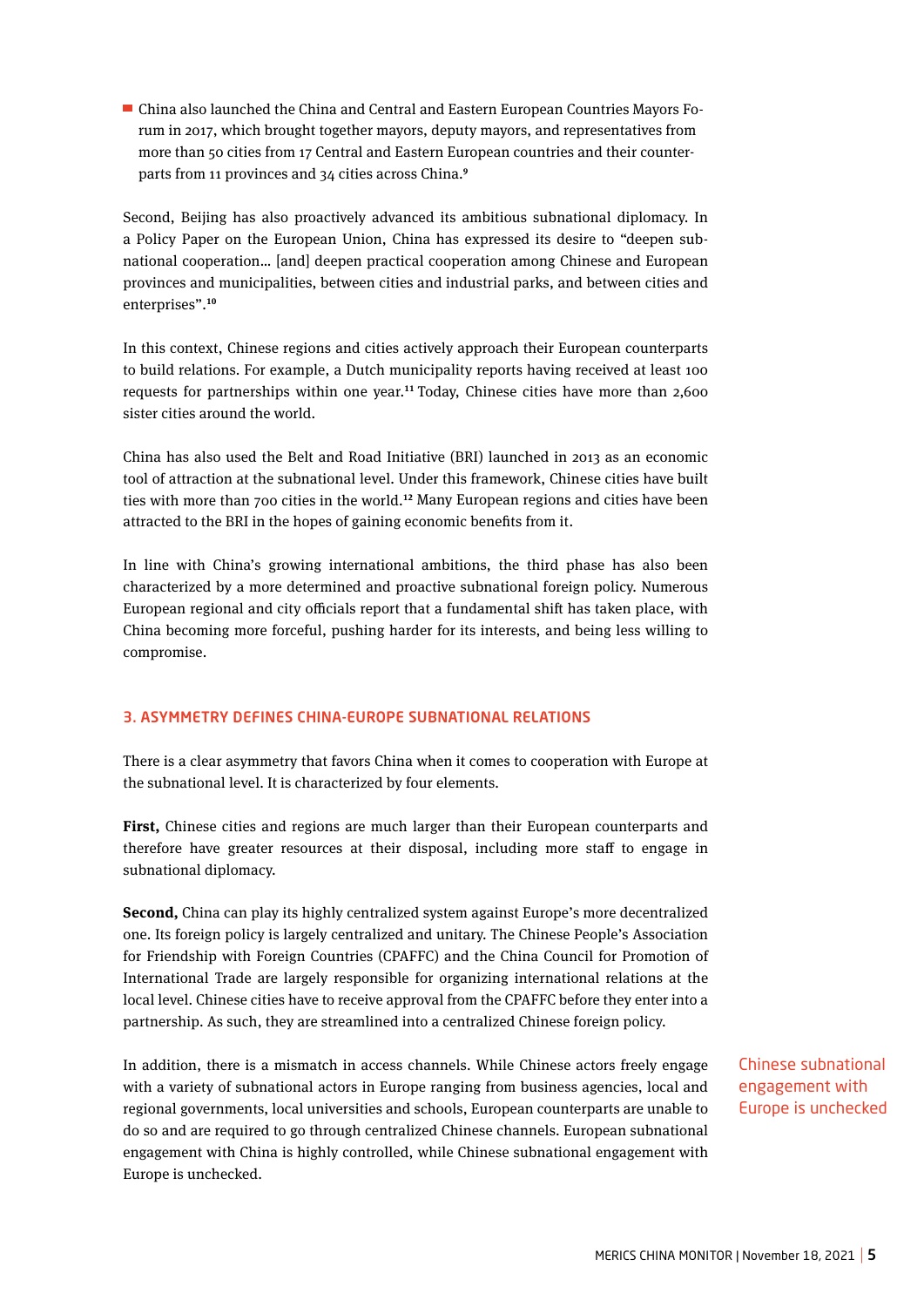**Third,** Chinese subnational diplomacy brings together a wide array of stakeholders ranging from government institutions and industrial companies to cultural groups and the diaspora. All of these actors are to some extent beholden to the Chinese Communist Party (CCP) state and its interests. Under China's state capitalism, many firms are state-owned, and their CEOs appointed by the CCP. Even privately owned Chinese firms have CCP elements in their organizations.**<sup>13</sup>** Furthermore, citizens and organizations are legally required to cooperate with and comply with requests from state intelligence bodies. Therefore, there is always the possibility that they can be induced into promoting certain state interests.

By no means, however, should this possibility lead to the belief that behind every Chinese citizen, student or organization lies the Chinese party-state. It does, however, stand in stark contrast to the situation in Europe where such actors do not necessarily face such pressures and where cities and regions act independently from one another.

**Fourth,** there is a mismatch in interests. While Chinese cities and regions engage in subnational diplomacy to also advance state interests, their European counterparts are primarily concerned with their own subnational interests.**<sup>14</sup>**

Chinese cities and regions engage in subnational diplomacy to advance state interests

## 4. CHINA PURSUES ITS NATIONAL INTERESTS ON THE SUBNATIONAL LEVEL

The subnational dimension holds a lot of promise for China. This is another arena where it can pursue its national interests, which include the advance of its economic and political interests as well as soft power.

**China wants to expand its economic footprint in Europe and gain technological benefits.**  It has overtaken the United States to become the EU's biggest trading partner and stepped up its foreign direct investment in Europe over the years. Chinese investments have ranged from taking over high-tech companies to investing in infrastructure, such as ports and railways.

Numerous Chinese strategies, ranging from the Made in China 2025 strategy to the  $14<sup>th</sup>$ Five-Year Plan, highlight the need for achieving technological leadership. China aims to become a technological leader by 2035 and the world's leader in science and innovation by 2050. In this context, cooperating with Europe's high-tech ecosystem, investing in valuable European companies, and partnering with European universities is of particular interest.

**China engages European regions and cities to advance its political agenda.** It defends its interests when it comes to issues it considers to be domestic or national security issues, such as Taiwan, Hong Kong, Xinjiang, Falun Gong, or Tibet. These are interests that it diligently monitors. China has vigorously pushed back against subnational actors that wish to become active on these issues. Germany's domestic intelligence agency has noted China's increasing fight against groups it considers standing in opposition to the CCP.**<sup>15</sup>**

**China also uses the subnational level to promote its soft power and its image.** Xi Jinping has stressed the need to tell China's "story" in a positive way and to improve its image abroad.**<sup>16</sup>** In his speech at the 60th anniversary of the CPAFFC in 2014, Xi highlighted the importance of city diplomacy and the need to use such exchanges to "spread China's message, share China's story."**<sup>17</sup>** In this context, China uses subnational relations to advance its discursive power, projecting a positive image of itself with the aim to foster greater sympathy. To pursue all these interests, China employs a range of tools in its subnational diplomacy.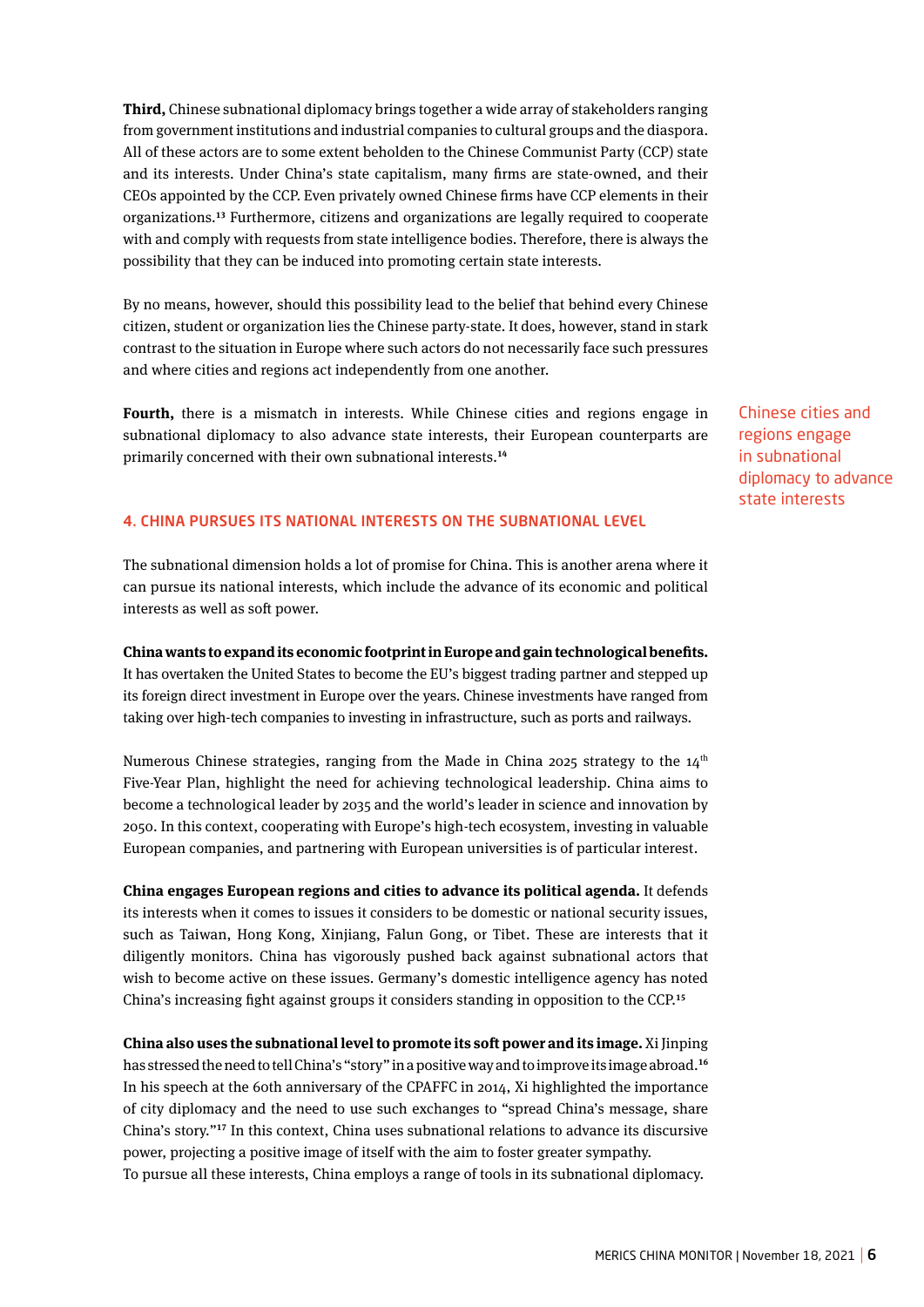## 4.1 Means to pursue economic and technological interests

 **Strengthening economic ties via foreign direct investment and the BRI:** Chinese companies have steadily increased their economic presence in Europe in a variety of ways. They have invested in companies and have engaged in mergers and acquisitions (M&As). China has also used the BRI to strike up economic partnerships with regions and cities and to boost its economic attraction. CPAFFC President Li Xiaolin has said that "friendship city relations have become one of the important channels to implement the BRI."**<sup>18</sup>**

The BRI has been well received at the subnational level in Europe. Many cities and regions are eager to engage with it in the hopes that it will provide them with economic benefits. Cities such as Marseille, Rotterdam, or Duisburg have aimed to become a BRI hub in Europe.

China has been able to increase its economic presence and particularly advance ownership of the logistics infrastructure. Besides numerous freight railway lines and airports, Chinese state-owned enterprises have stakes in at least 16 terminals in 13 different European ports.**<sup>19</sup>** Chinese-owned infrastructure in Europe, however, could also be used for espionage purposes. There have been warnings that a Chinese facility at the Jade-Weser port, which lies in the vicinity of Germany's navy, could be used for military intelligence, while Belgium's intelligence services have warned that the Alibaba logistics center in Liège carries espionage risks as it could give China access to sensitive, restricted areas at the local airport.**<sup>20</sup>**

 **Becoming part of Europe's digital ecosystem via smart-city partnerships:** In the context of the BRI, the Chinese government and Chinese tech companies promote smartcity solutions and have approached numerous European regions and cities in this regard. Foreign Minister Wang Yi raised the issue of smart-city cooperation at an event in Brussels in 2019, and smart cities have also been put on the agenda of the 17+1 format, which connects China with many Central and Eastern European countries.**<sup>21</sup>**

Cities in Germany, Malta, Serbia, and the United Kingdom have all established smartcity projects with Chinese companies. In the United Kingdom, smart-city surveillance systems from Hikvision have been installed in Bath, London, and Glasgow. In German cities such as Rüsselsheim am Main, Gelsenkirchen, and Duisburg, contracts have been awarded to Chinese companies to implement smart-city solutions ranging from smart lighting to e-government, and in Italy and Spain drones produced by DJI have been used in different municipalities.**<sup>22</sup>**

Chinese tech companies benefit economically from selling their products and services to European subnational entities. This can also give them access to valuable government and citizen data. Regional and city governments are increasingly confronted with the security and geopolitical risks that smart-city partnerships can entail. The United Kingdom's national intelligence community has warned local governments entering into smart-city contracts with Chinese companies about risks of espionage or cyberattacks, which has led to city councils canceling planned deals.

The BRI has been well received at the subnational level in Europe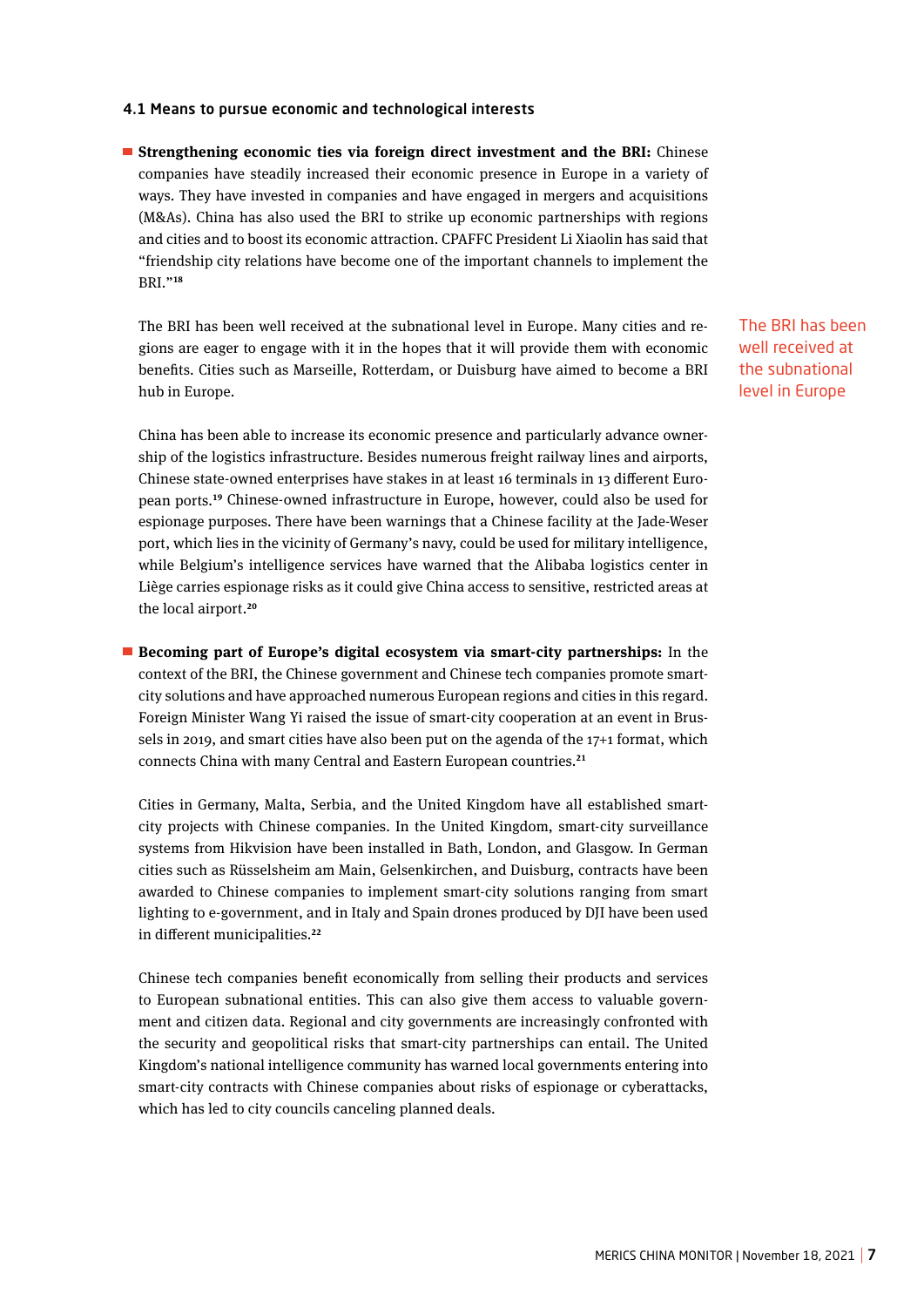- **Gaining business and industrial intelligence through delegations:** Regular visits by business delegations are part of China's subnational diplomatic toolbox. Numerous European city officials have highlighted that they regularly receive Chinese requests for receiving delegations, which include requests for visiting specific companies. During such visits, Chinese actors gain greater insights into a company's business model and they view, and in several cases even photograph, the production processes in factories. This carries the risk of industrial espionage and provides Chinese businesses with intelligence that can be used in relation to M&As, as they gain more information about certain companies, their business models, technologies and future prospects.
- **Using academic exchanges and research cooperation to gain technological advantages.** China has a great interest in tapping Europe's know-how and technology. It does so, for example, by striking research partnerships with universities and running talent-recruitment programs. According to a report by the Australian Strategic Policy Institute, "more than 80 percent of talent-recruitment programs are run at the subnational level and may attract as many as seven times more scientists than the national programs". The report identifies 57 "talent-recruitment stations" in Germany and more than 40 each in the UK and France.**<sup>23</sup>**

China has a great interest in tapping Europe's know-how and technology

 **Employing European consultancies for Chinese economic interests:** Chinese cities have employed European consultancies to advance subnational economic exchanges, provide fora for discussions, and help them gain insights into businesses. One example is the Sino-German Industrial City Alliance, which, among other things, organizes events on economic issues, and is managed by a German consultancy. However, on several occasions, German city officials and business agencies have also been asked in the framework of this alliance to share data and information on local businesses. This too could lead to enhanced intelligence, potentially useful for M&A.

#### 4.2 Means to pursue political interests

**Putting political pressure on subnational actors:** Chinese diplomats regularly criticize European local-government officials if they get involved on issues such as Taiwan or Tibet. This can take different forms. When Prague raised the possibility of eliminating the "One China policy" from its sister-city agreement with Beijing, China reacted by canceling a tour by the Prague Philharmonic Orchestra.**<sup>24</sup>** In the end, Beijing canceled its partnership with Prague, after the latter approved one with Taipei.

Other similar cases have also raised eyebrows. One mayor in Germany was asked to visit the Chinese ambassador and apologize after the Tibet flag was raised in the town hall. Other mayors have only received written letters of complaints for doing so. In other cases, European cities have been asked to stop inviting Taiwan's representatives to diplomatic receptions or to prevent demonstrations by Falun Gong adherents. There have also been incidents where regional ministers have been asked to change their travel itineraries and speeches in China to suit the authorities' preferences.

In the United States, similar Chinese activity has been documented, ranging from a Chinese diplomat in Houston threatening the Mississippi Governor with the cancellation of a Chinese investment deal if he traveled to Taiwan, to the PRC's Consul General in New York sending a letter calling on state lawmakers to "avoid engaging in any official contact with Taiwan, including sending congratulatory messages to the elected, introducing bills and proclamations for the election, sending officials and representatives to attend the inauguration ceremony, and inviting officials in Taiwan to visit the United States."**<sup>25</sup>**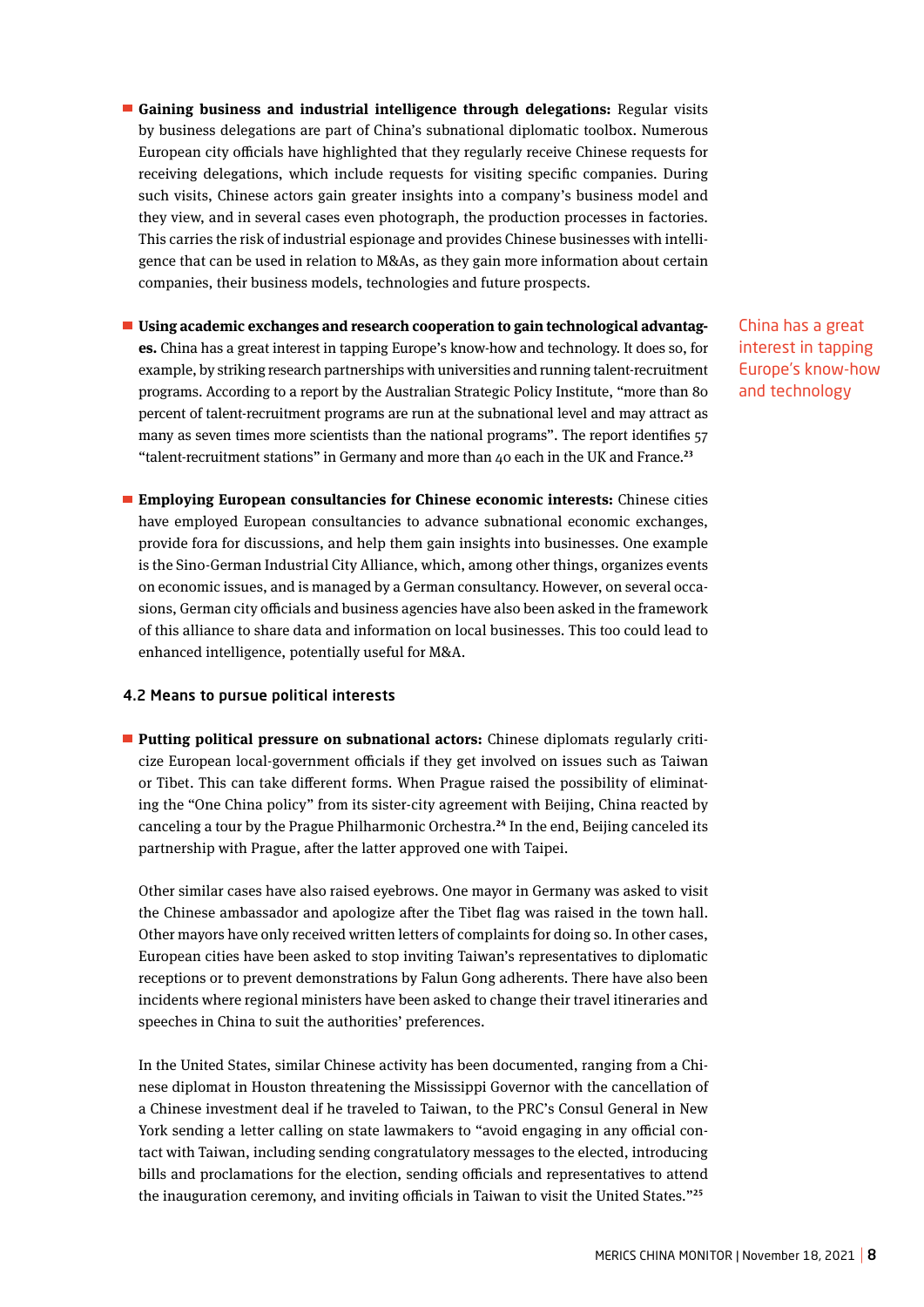**Using Chinese actors to protect political interests:** China also leverages its business, university, student, and diaspora networks to defend issues of national importance. According to regional officials, international trade fairs in European regions and cities have been asked not to invite Taiwanese participants or risk bearing the consequences of doing so. In one case, a Chinese university cancelled its student-exchange program with a German university due to the fact that the city of Weimar, where the latter is based, awarded a human-rights prize to the Uyghur activist Ilham Tohti.

Beijing has also increasingly activated Chinese student networks to advance political goals.**26** In Germany, there have been cases where Chinese students have asked professors to apologize if they recognize Taiwan as a separate country in their lectures. Prof. Jean-Philippe Béja from the French university Sciences Po states that "since three or four years, Chinese students, often Communist youth cadres, come to disturb our conferences. They are probably sent by the [Chinese] embassy. Others do it to be positively recognized by [Chinese] authorities."**<sup>27</sup>**

The Chinese diaspora in Europe can also be a source mobilized by Chinese authorities to spread China's narrative, counter demonstrations on sensitive issues such as Hong Kong, and spy on Chinese ethnic minorities.**28** Finland offers a good example in this context. The Finland Association for Promoting Peaceful Reunification of China brings Chinese expats together to study speeches of Xi Jinping and demonstrate against Hong Kong democracy activists in Helsinki. Its chairman, Zhu Hailun, is known to be in frequent exchange with Chinese embassy staff. The organization also supports Chinese expats participating in local politics, with its vice-chair, Jenni Chen, having held a seat on the Vantaa city council.**29** There have also reportedly been cases of Chinese expats in Germany and Sweden spying on the Uyghur and Tibet communities.**<sup>30</sup>**

 **Winning over political influencers to advance Chinese interests:** Chinese nationals have contacted individuals with relevant political and economic networks via platforms such as LinkedIn to recruit them and win them over to help promote a positive image of China. Politicians, with their wide party networks, are particularly able to open doors for China on the subnational level. While this is all part and parcel of regular public diplomacy – as any other country engages in – it does strengthen Beijing's influence and it is difficult to gauge where public diplomacy ends, and more subversive influence policies begin.

## 4.3 Means to promote China's image and gain narrative dominance

**Public diplomacy and media promotion:** Chinese diplomats actively engage in public diplomacy. They participate in public events in locations such as local community places or Chinese tea houses and restaurants, where they promote the BRI and the image of China as a benevolent international power that stands in contrast to the United States. Since the start of the coronavirus pandemic, China has also pursued a forceful mask diplomacy at the subnational level, offering cities and regions medical supplies. These offers of support have, however, at times been tied to publicity events such as photo ops.

China has also been particularly active when it comes to advancing its narrative in Western media. It has struck partnerships with different news outlets and TV stations in order to promote a positive image of itself. It has done so, for example, with German broadcasting groups and smaller regional TV stations.**<sup>31</sup>** Within these, only positive content about China is broadcast while topics of concern are not addressed.

The Chinese diaspora in Europe can also be a source mobilized by Chinese authorities to spread China's narrative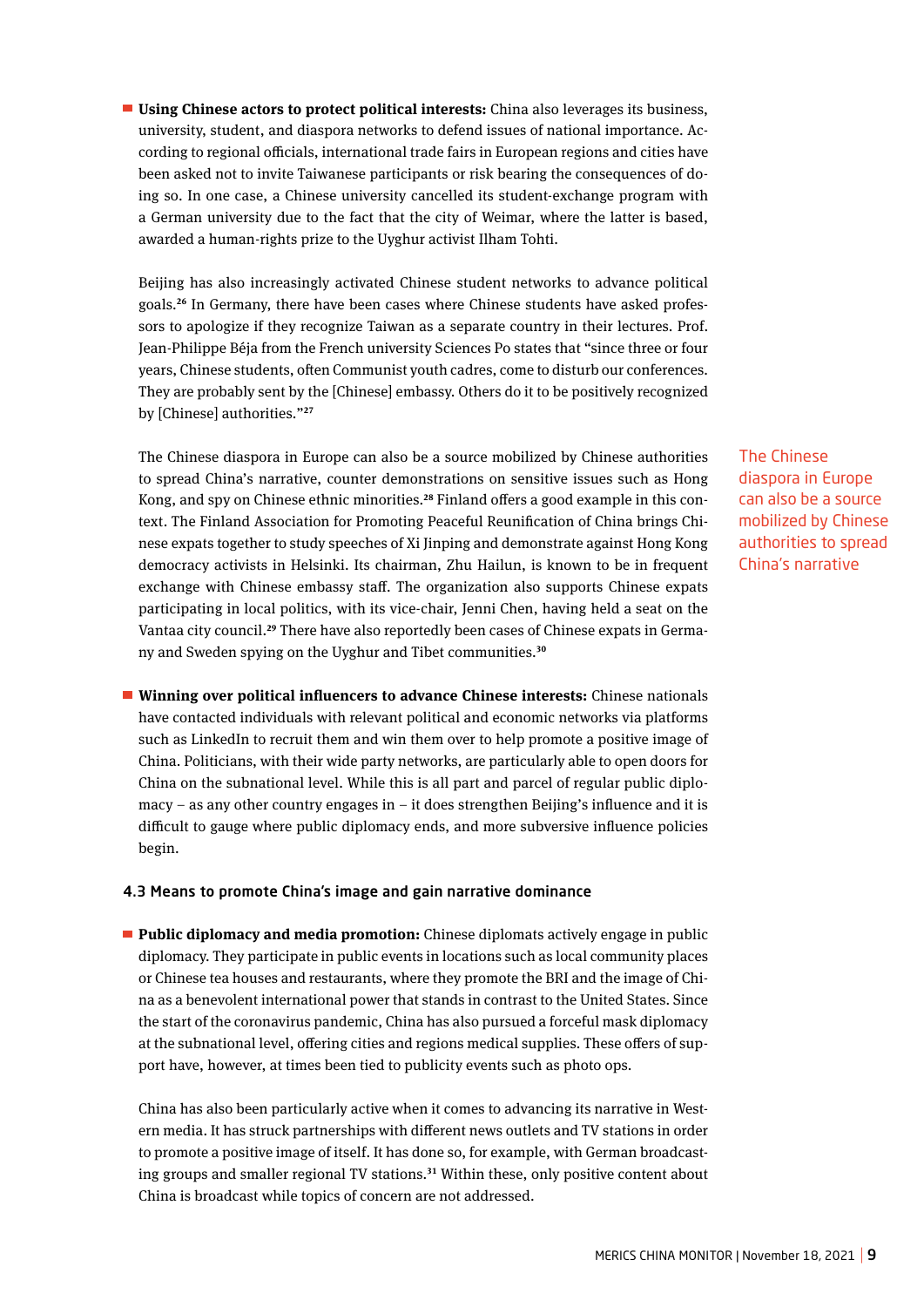- **Promoting influence and soft power through Confucius Institutes:** China has built a wide range of Confucius Institutes in Europe, which it uses to expand its influence, soft power and portray itself in a positive light by, for example, advertising Chinese culture. The Confucius Institutes have come under increasing pressure. Several universities have distanced themselves from them and decided to no longer host them on their premises. This in turn has at times created friction between universities and city or regional governments, as the latter, worried about potential repercussions with China, for example, have asked universities to maintain ties to Confucius Institutes.
- **Sports as further tools of influence:** China has established joint sporting events at the subnational level but withdraws from them as soon as its core interests are touched upon. This was the case at the football games between China's under-20s team against German Regional League teams in 2017 at which Tibet flags were waved.**<sup>32</sup>**

## 5. HOW EU INSTITUTIONS, REGIONS, AND CITIES MANAGE CHINA'S NEW SUBNATIONAL DIPLOMACY

In discussions with different representatives from European regional governments and city administrations, it has become clear that Europe's subnational actors have taken different approaches in dealing with the increasing challenge that China's subnational diplomacy poses. Overall, four approaches can be discerned:

- **Continuing with business as usual:** A majority of cities and regions have continued subnational relations with China without any changes in approach. Almost all representatives interviewed for this research say that China's behavior has significantly changed, and that it has become more domineering, less willing to compromise, and almost exclusively focused on promoting its own interests. Yet, in spite of this, many cities and regions have not reevaluated or altered their approach. This is due to different factors, including the absence of guidance on how to approach China's new subnational influence strategy as well as concerns that addressing the change in China's behavior could have detrimental effects, such as losing access to the Chinese market or foreign direct investment.
- **Pushing back:** In some cases, cities have made a point of challenging China on its human-rights record and international ambitions. In response to plans to establish a Chinese university in Budapest, the city's liberal mayor has given some streets new names such as Free Hong Kong Road. Prague has strengthened its subnational ties to Taipei and openly questioned the "One China" policy and called for the deletion of this reference in its now-ended sister-city partnership with Beijing.
- **Ending sister-city partnerships:** In Sweden several cities have ended their partnerships with Chinese counterparts due to the deteriorating political relations and China's growing aggressiveness on the international stage. Gothenburg has ended its partnership with Shanghai while Linköping, Luleå, and Västerås have severed their ties respectively with Guangzhou, Xi'an, and Jinan. In the Netherlands, Arnhem has recently ended its partnership with Wuhan, citing China's human-rights violations in Xinjiang as a reason.
- **Increasing internal coordination to manage China's subnational diplomacy:** Some countries and subnational actors have put in place new coordination policies and best practices to manage China's proactive subnational foreign policy. Germany has established regular coordination rounds between the federal and *Länder* governments.

Few cities have reevaluated or altered their approach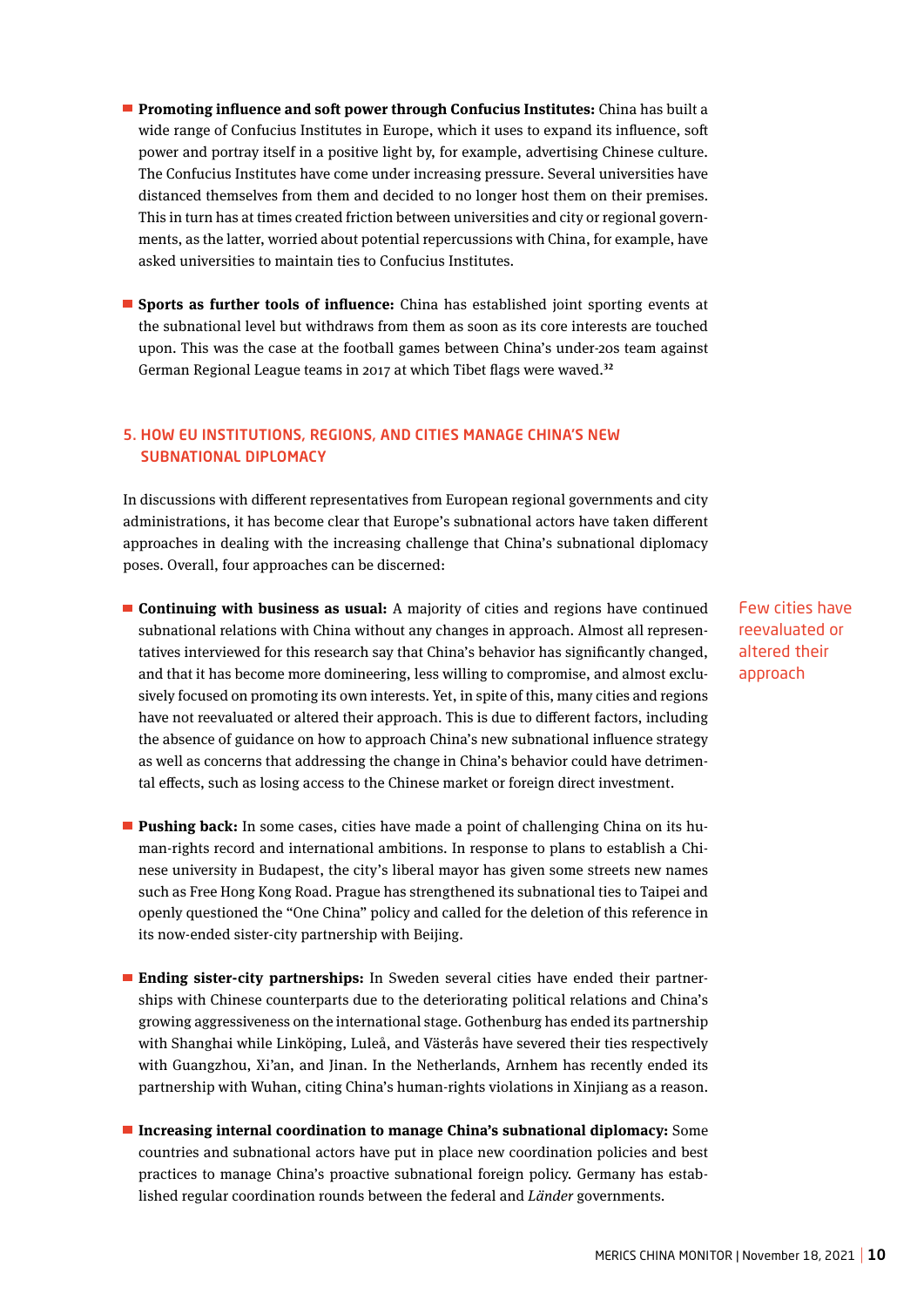The Netherlands actively mentions in its China Strategy that "local and provincial authorities increasingly feel the need for coordination with central government about the opportunities and challenges posed by cooperation with China." As such, the Dutch government plans to increase staff at the Netherlands Enterprise Agency (RVO) to provide strategic and practical advice to local authorities.**<sup>33</sup>** Scotland has likewise increased coordination and put into place a questionnaire guide to help city officials deal with Chinese requests.

## 6. WEAK SPOTS AT THE SUBNATIONAL LEVEL IN EUROPE

The EU institutions do not have a well-defined strategy for dealing with China's subnational diplomacy. In the last decade, the European Commission has put into place different urbanization partnerships and training programs to enhance exchanges between European and Chinese regions and cities. This has strengthened subnational relations and given Beijing greater direct access to European cities and regions, without providing the European side with the necessary guidance and support on how to deal with the risks associated with Chinese subnational diplomacy.

Likewise, the European Committee of the Regions (CoR), a consultative institution composed of local and regional leaders, has not discussed the issue of China in its assembly. In spite of the fact that China poses an immense challenge to many European cities and regions, there have been no resolutions or position papers on China from the CoR, and none of its working groups and committees currently deal proactively with China.

Subnational relations with Europe have provided China with an additional opportunity to advance its strategic economic and political interests. Overall, Beijing's clearly defined interests, strategy, and streamlined approach with different actors playing different roles stands in stark contrast to the approach of Europe's regions and cities.

Several weak points can be identified at the subnational level in Europe.

 **Lacking monitoring of Chinese activities at the subnational level:** Oversight and information are lacking when it comes to Chinese activity at the subnational level. There are no comprehensive databases, public resources, or monitoring mechanisms that list in detail all of the subnational partnerships that have been established. National governments are also often unaware of the extent of subnational cooperation with China.

Regional and city governments, as well as local actors such as universities and businesses, mostly engage with Chinese counterparts autonomously and according to their own interests. It is therefore difficult to be aware of the full extent of Chinese activities at the subnational level. In Austria, Germany and Italy even individual city districts have struck up their own relationships with Chinese authorities, often without the overall city administration being informed.

 **Lacking coordination:** Subnational relations with China are often not coordinated. In some cases, the business unit of a city administration will engage China without the international-relations unit being in the loop. Many regional governments do not have effective coordination mechanisms to manage their relationship with China either. There have even been occasions when regional ministers have travelled to China as part of delegations without their colleagues knowing about this. Poor coordination puts China in a favorable position and allows it to play different parts of city and regional governments against one another, as several officials report.

Oversight and information are lacking when it comes to Chinese activity at the subnational level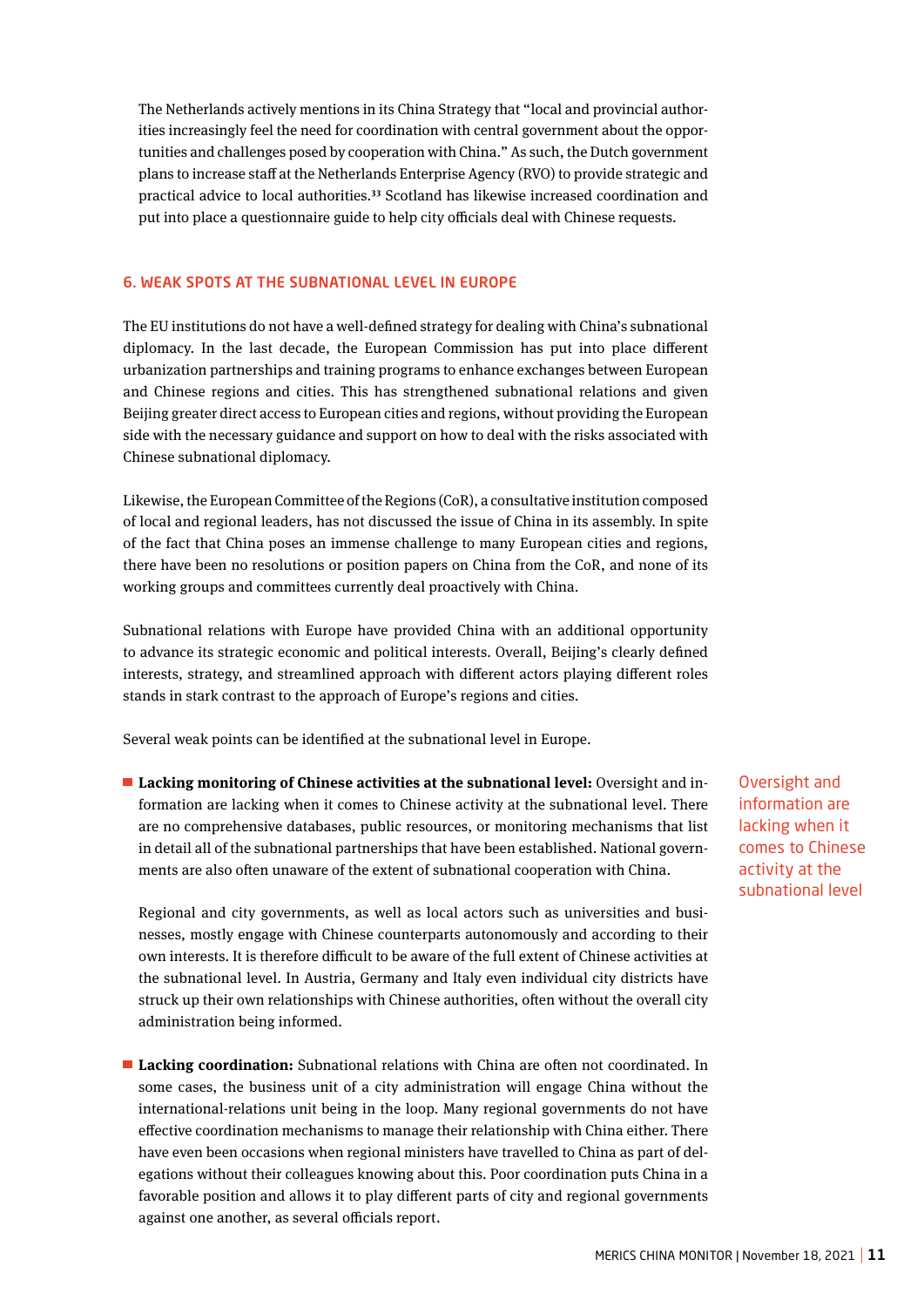**Lacking strategy on dealing with China:** Guidance and strategy on how to deal with China is often lacking. Many cities and regions do not have a strategy or formal policy for engaging China and securing their interests while limiting Chinese attempts at influence. They are also unsure how to engage China in the context of rising geopolitical tensions: Should they diversify or double down on China? How should they respond to Chinese criticism?

Guidance and strategy on how to deal with China is often lacking

Many officials interviewed mentioned that cooperation with China has become more difficult since Xi Jinping came to power and that they are unsure about how to deal with this situation. In its China Strategy, the Dutch government, for example, notes that Dutch local and provincial authorities are "sometimes quite quick to make concessions in dealings with China. As a result, they may sometimes run a risk or miss opportunities."**<sup>34</sup>**

 **Underdeveloped China competence:** City and regional governments do not always have China expertise to draw on when they engage with their Chinese counterparts. Language and cultural barriers, as well as a lack of understanding of China's political system and politics, lead to insecurity and uncertainty when it comes to officials dealing with the country.

## 7. POLICY RECOMMENDATIONS: INCREASE MONITORING, IMPROVE COORDINATION, BOOST CHINA COMPETENCE

Subnational relations with China provide Europe with opportunities but also come with risks attached. This is, among other things, a consequence of the mismatch between the diverging systems and interests that meet on this level: a highly centralized state with geostrategic interests and strategies on one side, and a decentralized system with a range of autonomous actors with local interests on the other.

European regions and cities should increase their monitoring of Chinese activities, improve their internal coordination mechanisms, and boost their China competence.

The following recommendations should be considered:

- **Investing in more research on China's subnational diplomacy:** There is very limited research analyzing China's subnational diplomacy in Europe. Remedying this is necessary to gain more insights into and map the extent of Chinese subnational activities, stakeholders, and interests. It is particularly important in this context to also be better able to distinguish between legitimate public diplomacy on the subnational level and illegitimate subversive activities.
- **Putting in place a monitoring system regarding subnational activities:** There is no single database that provides an overview of all subnational partnerships and relations between Europe and China. It is therefore impossible to get a comprehensive picture. The German section of the Council of European Municipalities and Regions (CEMR) has put into place a database in which officials can enter sister-city partnerships. It gives a broad idea on the extent of subnational relations in Germany – since this is done on a voluntary basis, however, not all partnerships are highlighted.

The Netherlands, on the other hand, has proactively dealt with this issue asking its municipalities association to list all partnerships with China. Other countries could do the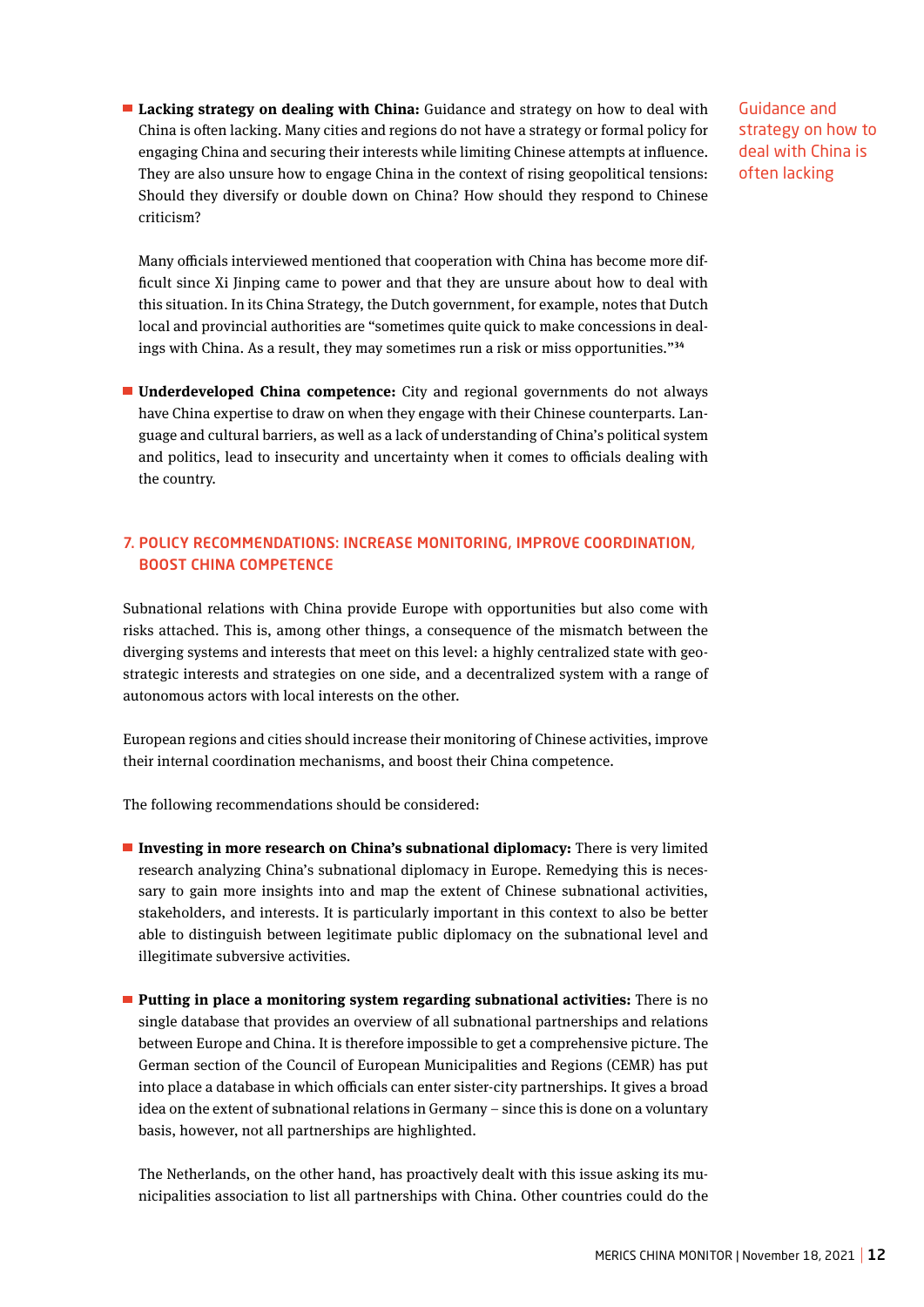same. This would be extremely useful in order to collect the information, which ultimately could be amalgamated into a Europe-wide database. The Council of European Municipalities and Regions could be tasked with maintaining such a database.

 **Improving coordination mechanisms within subnational entities and between the subnational and national levels:** European subnational actors must learn to coordinate their relations with China better to prevent it from engaging in divide-and-rule tactics. A good example comes from Hamburg, which has adopted a policy that every request from China should be pooled and shared across the administration and then receive a single response. The city also has different working groups on China that meet regularly. Coordination between national and local authorities should also be improved. National authorities should provide subnational actors with more information and suggestions on how to position themselves with regards to international issues such as Taiwan or Hong Kong.

In its China strategy, the Dutch government, for example, states that it will "arrange for more information sharing and coordination between central government and local and provincial authorities through more frequent contacts and extra capacity at the Netherlands Enterprise Agency (RVO) to give advice on visits by Chinese delegations."**<sup>35</sup>** While in Germany, regular roundtables between the regional state chancelleries and the foreign ministry have been established.

**Providing European cities and regions with fora for debates on China:** City and regional officials express a great interest in exchanging views on how to manage subnational relations with China. The European Committee of the Regions, as the institution responsible for making subnational actors' voices heard, should discuss the issue of China in its assembly and committees. It could also establish a working group on malign foreign influence with the goal of preparing a position paper by the CoR. Likewise, the European Commission, through the EU representations in the member states, could organize China debates bringing city and regional officials together. The CEMR could also act as a forum for debate as could equivalent national associations.

Municipalities could also form groups at the national or European level to discuss their China policy and learn from each other. In Finland, for example, the C21 network, which brings together the 21 largest Finnish cities, has launched a working group to share experience and map out the state of cooperation with China.**<sup>36</sup>**

**Developing a best-practice handbook on how to deal with specific Chinese requests and Chinese subnational diplomacy at large:** A lot of European cities and regions are faced with similar challenges when it comes to China's subnational diplomacy. In many instances, they are also unsure about how to deal with certain requests.

The government of Scotland has, for example, developed a catalogue of questions that regional and city authorities can ask their Chinese counterparts to gauge the seriousness of their requests and to evaluate whether proposals have sufficient value for them. Likewise, the Netherlands has developed guidelines for how to deal with subnational diplomacy. A handbook of best practices would be useful in providing city and regional officials with instruments and tools for assessing Chinese proposals and dealing with them adequately.

European subnational actors must learn to coordinate their relations with China better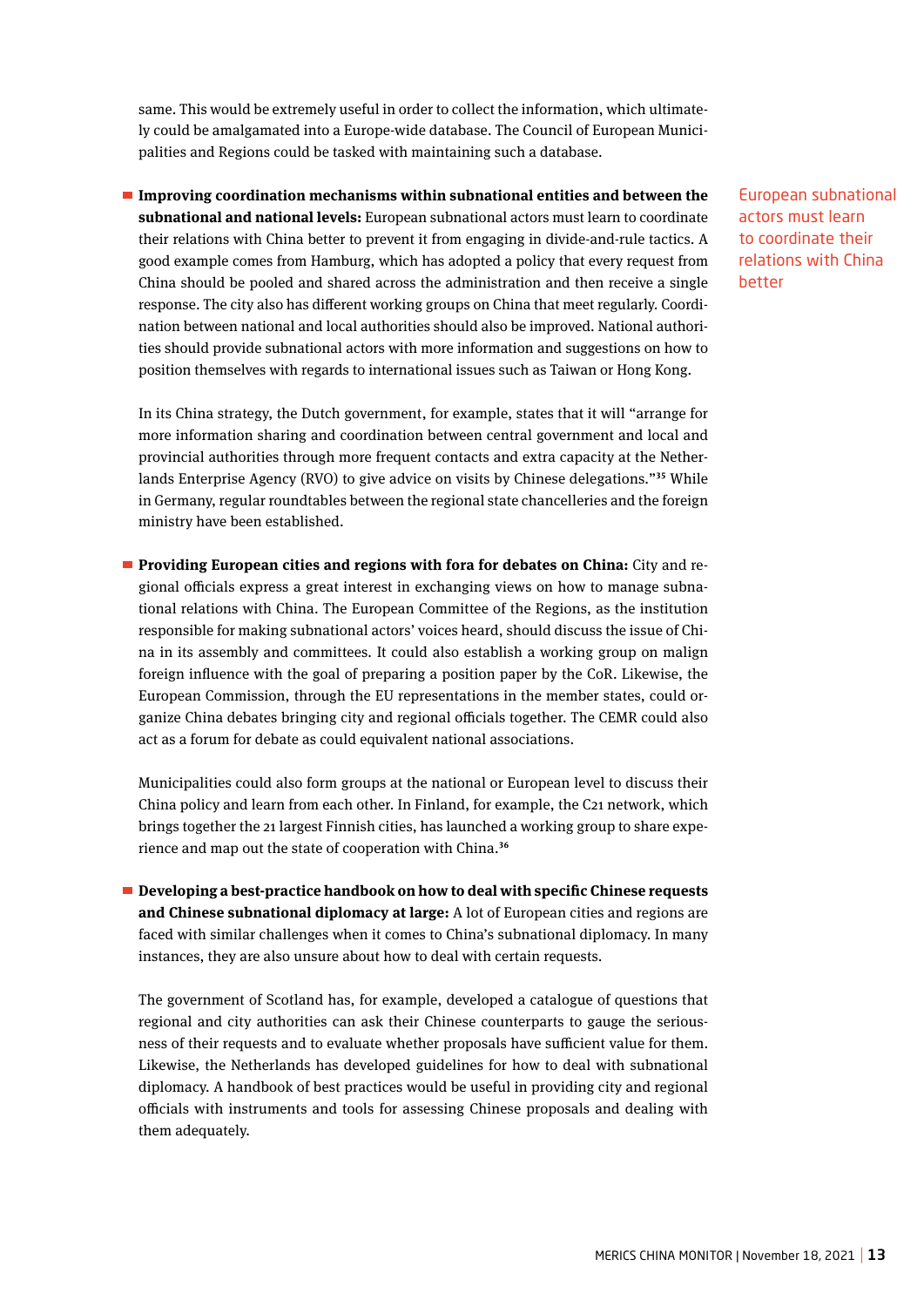**Strengthening China competences at the subnational level via training and support structures:** Many city and regional officials do not receive the training and skills development needed to deal with Chinese subnational diplomacy. Training programs should be established to ensure they are up to the task. Administrative schools and universities that prepare the next generation of civil servants, should have a course on malign foreign influence and interference.

The European Commission could also create a China training program for subnational officials – this would increase the know-how and capacity of European subnational actors to deal with China adequately. In addition, competency networks could be established, providing European regional and city authorities with support in their dealings with China.

The Dutch government has put into place a China Knowledge Network within the Ministry of Foreign Affairs to help local governments. Other countries could do the same, with the European Commission providing support and bringing the different entities together in a loose network. European diplomats no longer in active service abroad could be part of this network, offering their advisory services and experience to Europe's subnational actors.

 **European regions and cities should develop China strategies:** For many subnational actors, China is an increasingly important and unavoidable player. In order to shape relations with it according to their interests and needs, they should put into place China strategies. As an example, the German state of Baden-Württemberg has announced its intention to develop an East Asia strategy.

Subnational actors should put China strategies into place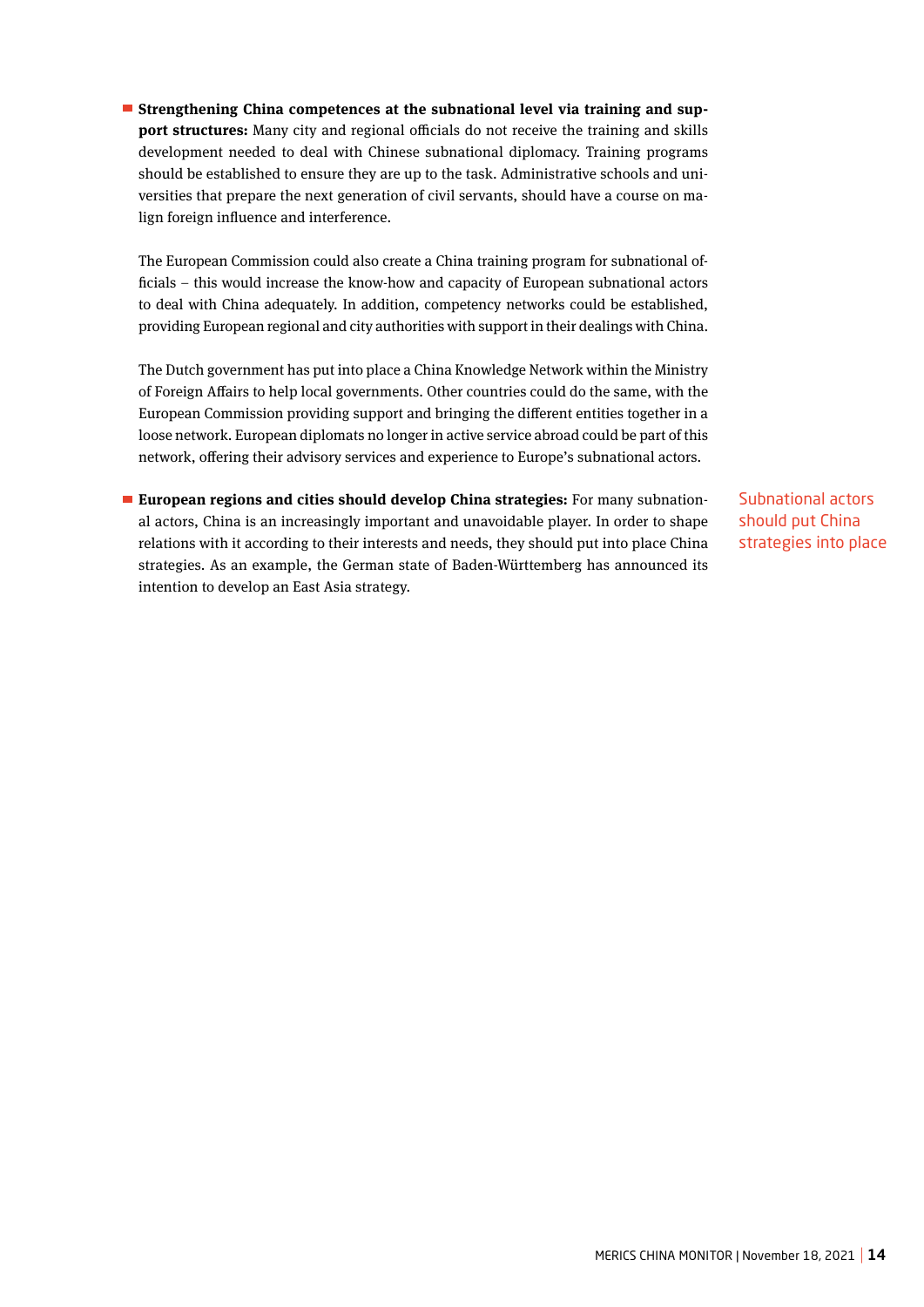## **ENDNOTFS**

- 1 | Skorupska, Adriana and Szczudlik, Justyna (eds.) (2019). The subnational dimension of EU-China relations, Polish Institute of International Affairs
- 2 | La France en Chine (2021). "Collectivités locales représentées en Chine". March 26. https://cn.ambafrance.org/Collectivites-locales-representees-en-Chine. Accessed: October 22, 2021. Österreichische Botschaft Peking (2021). "Partnerschaften und Freundschaftsverträge". https://www. bmeia.gv.at/oeb-peking/bilaterale-beziehungen/oesterreich-china/partnerschaften-freundschaftsvertraege/. Accessed: October 22, 2021.
- 3 | Based on independent research as well as on Skorupska, Adriana and Szczudlik, Justyna (eds.) (2019.). The subnational dimension of EU-China relations, Polish Institute of International Affairs
- 4 | Minarčíková, Eva (2016). "EU-China Cooperation on regional policy." Perspectives in Science. https://www.sciencedirect.com/science/article/pii/S221302091500052X. Accessed: October 22, 2021.
- 5 | European Commission. "The EU-China Urbanisation Partnership." https://ec.europa.eu/energy/sites/ default/files/documents/12\_cities.pdf. Accessed: October 22, 2021.
- 6 | Minarčíková, Eva (2016). "EU-China Cooperation on regional policy." Perspectives in Science. https://www.sciencedirect.com/science/article/pii/S221302091500052X. Accessed: October 22, 2021.
- 7 | European Commission (2015). "Chinese European Training on Regional Policy." https://ec.europa.eu/ regional\_policy/de/information/publications/reports/2015/chinese-european-training-on-regional-policy-eu-china-regional-policy-dialogue-final-report-2014. Accessed: October 22, 2021.
- 8 | European Commission. "EU-China Politik." https://ec.europa.eu/regional\_policy/de/policy/cooperation/international/china/. Accessed: October 22, 2021.
- 9 | Global Times (2021). "China-CEEC Mayors Forum held in Ningbo." June 09. https://www.globaltimes.cn/ page/202106/1225875.shtml. Accessed: October 22, 2021.
- 10 | Ministry of Foreign Affairs of the People's Republic of China (2018). "China's Policy Paper on the European Union." December 18. https://www.fmprc.gov.cn/mfa\_eng/wjdt\_665385/2649\_665393/t1622890.shtml. Accessed: October 22, 2021.
- 11 | BNR Webredactie (2020). "GEMEENTEN WILLEN MEER COÖRDINATIE RIJK BIJ TOENADERING VANUIT CHINA." September 14. https://www.bnr.nl/nieuws/internationaal/10420828/gemeenten-willen-meer-coordinatie-rijk-bij-toenadering-china. Accessed: October 22, 2021.
- 12 | Quartz (2020). "The surprisingly vital role sister cities play in Chinese diplomacy." May 1. https://qz.com/1846303/sister-cities-play-surprisingly-vital-role-in-eu-chinese-relations/. Accessed: October 22, 2021.
- 13 | Van der Putten, Frans-Paul (2018). "Noord-Brabant and China". September. Netherlands Institute of International Relations 'Clingendael'. https://www.clingendael.org/sites/default/files/2018-10/Report\_ Noord-Brabant\_and\_China.pdf. Accessed: October 22, 2021.
- 14 | Liu, Tianying and Song, Yao. (2020) "Chinese Paradiplomacy: A Theoretical Review." January 6. SAGE Open 10 (1). https://journals.sagepub.com/doi/full/10.1177/2158244019899048. Accessed: October 22, 2021.
- 15 | Bundesverfassungsschutz (2020). "Verfassungsschutzbericht 2020." https://www.verfassungsschutz.de/ SharedDocs/publikationen/DE/2021/verfassungsschutzbericht-2020.pdf?\_\_blob=publicationFile&v=6. Accessed: October 22, 2021.
- 16 | BBC (2021). "Xi Jinping calls for more 'lovable' image for China in bid to make friends." June2. https://www.bbc.com/news/world-asia-china-57327177. Accessed: October 22, 2021.
- 18 | The Chinese People's Association for Friendship with Foreign Countries (2014). "Speech by H.E. Xi Jinping President of the People's Republic of China At China International Friendship Conference in Commemoration of The 60th Anniversary of the CPAFFC." May 15. https://cpaffc.org.cn/index/news/ detail/id/6541/lang/2.html. Accessed: October 22, 2021.
- 19 | China Daily (2019). "Sister city relations promote cooperation." April 26. http://www.chinadaily.com.cn/ global/2019-04/26/content\_37462677.htm. Accessed: October 22, 2021.
- 20 | Merk, Olaf (2020). "China's participation in European container ports: Drivers and possible future scenarios", Revue international et stratégique 117 (1).
- 21 | De Standaard (2021). "Staatsveiligheid waarschuwt voor Chinese spionage in Luik". May 8. https://www.standaard.be/cnt/dmf20210507\_97476569?adh\_i=&imai=&articlehash=kzFu0dyTv6N-6W%2B7jXqU6Hl%2BEzhT7f3C%2BVhfNkFL8dIX%2FbjrEPITLvLy3pmuDjueVaXSUsH9NTOWRk%2BnvkmRTTAC6sDZ0NFf3TuVawwH0w9RKqZgD%2F0VwwrVA8A1lOKy%2Bw3foqsCeTXr70nCBZ%2Bp%2F%- 2FR7ogJDWbCPFeooOS4eWjxwGk8AXG0mh6L8%2Fc8ndBksmt2o2lYFxyFT%2BvJgVBn9X0pHDWhZdp95eHJRkur4ZhzaDE0XHg0BYhVwgjRFENYB3NKEX0WMgHuzQAzpM8XTyIn3EpHUQxRFVi0is7r%2BX-QP2mg7Q%2FqEsOfImkUTHQ3gleuz5c%2BJPvmbAqQoJx4Tn1BA%3D%3D. Accessed: October 22, 2021.
- 22 | European Union Institute for Security Studies (2020). "TOWARDS URBAN DECOUPLING? CHINA'S SMART CITY AMBITIONS AT THE TIME OF COVID-19". May. https://www.iss.europa.eu/content/towards-urban-decoupling-china%E2%80%99s-smart-city-ambitions-time-covid-19. Accessed: October 22, 2021. And IFRI (2019). "China's Smart Cities." https://www.ifri.org/sites/default/files/atoms/files/ekman\_ smart\_cites\_battleground\_2019.pdf. Accessed: October 22, 2021.
- 23 | SOS International (2020). "China's Smart Cities Development." January. Research Report Prepared on Behalf of the U.S.-China Economic and Security Review Commission. https://www.uscc.gov/sites/default/files/2020-04/China\_Smart\_Cities\_Development.pdf. Accessed: October 22, 2021.
- 24 | ASPI (2020). "Turning the spotlight on China's global effort to recruit scientists." August 20. https://www.aspistrategist.org.au/turning-the-spotlight-on-chinas-global-effort-to-recruit-scientists/. Accessed: October 22, 2021.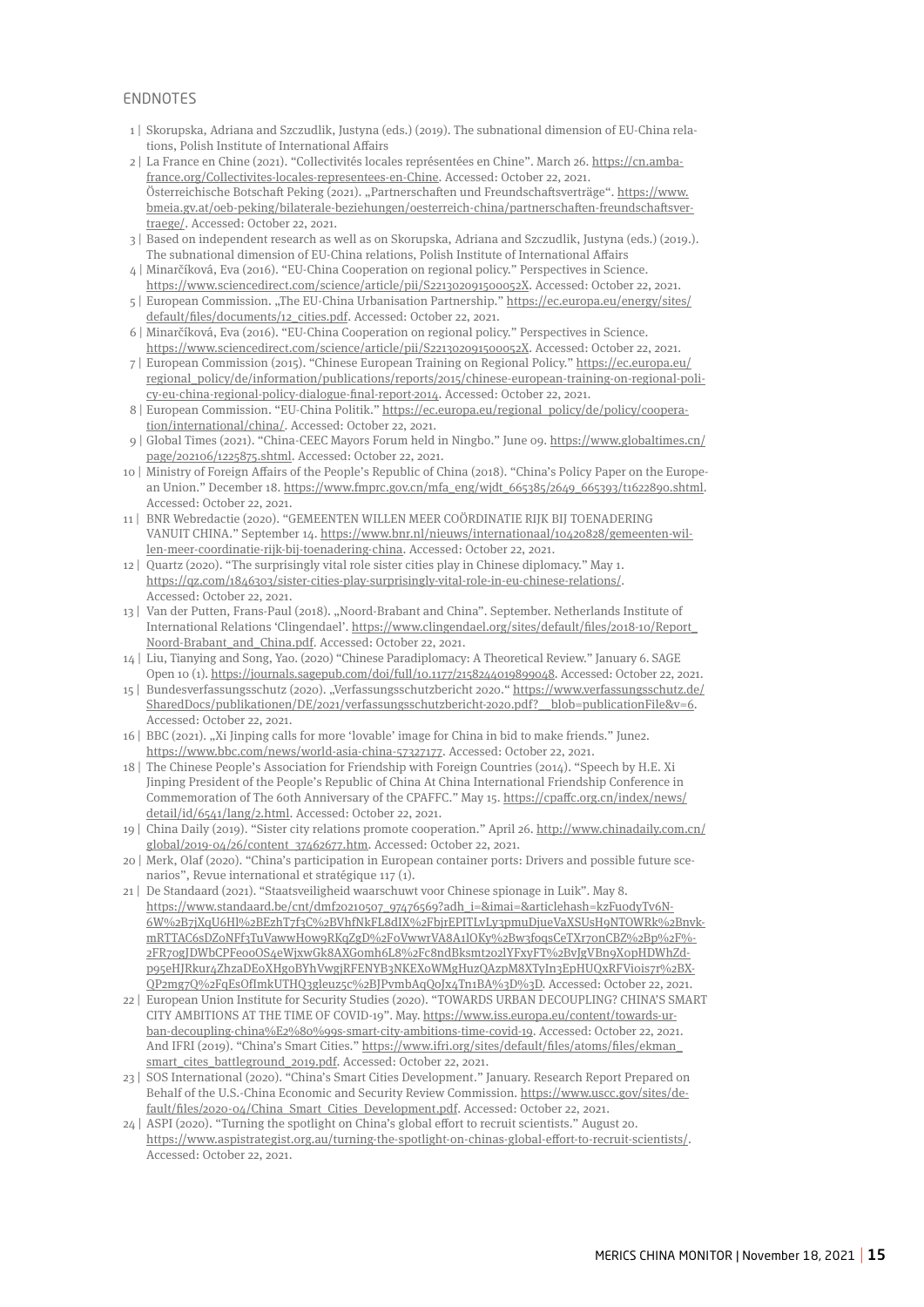- 25 | NPR (2019). "Czech-Chinese Ties Strained As Prague Stands Up To Beijing." October 30. https://www. npr.org/2019/10/30/774054035/czech-chinese-ties-are-affected-as-prague-stands-up-to-beijing. Accessed: October 22, 2021.
- 26 | Office of the Secretary of State (2020). "The Elements of the China Challenge." December. https://www.state.gov/wp-content/uploads/2020/11/20-02832-Elements-of-China-Challenge-508.pdf. Accessed: October 22, 2021.
- 27 | Sheehan, Matt (2019). The Transpacific Experiment: How China and California Collaborate and Compete for Our Future. Berkeley, CA: Counterpoint. Institut de Recherche Stratégique de l'Ecole Militaire (2021). "LES OPÉRATIONS D'INFLUENCE CHINOIS-
- ES". October. https://www.irsem.fr/rapport.html. Accessed: October 22, 2021. 28 | According to some academics, "Beijing is incrementally cutting on the projects that were designed to promote migrants' repatriation or aimed at the replenishment of the human capital reserves and is transiting to a large scale 'Serve the Motherland from Abroad' strategy. The main task is to form the China-centered interlayer as a factor of state influence in host countries with high levels of ethnic communities' concentrations.".

University of Turku (2019). "The Chinese diaspora in Europe: Serving the motherland from abroad." May 29. https://sites.utu.fi/bre/the-chinese-diaspora-in-europe-serving-the-motherland-from-abroad/. Accessed: October 22, 2021.

29 | The Diplomat (2020). "China-Finland: Beijing's 'Model Relationship' in Europe?" https://thediplomat. com/2020/02/china-finland-beijings-model-relationship-in-europe/. Accessed: October 22, 2021.

30 | Der Spiegel (2009). "Germany Suspects China of Spying on Uighur Expatriates." November 24. https://www.spiegel.de/international/germany/police-raid-in-munich-germany-suspects-china-of-spying-on-uighur-expatriates-a-663090.html. Accessed: October 22, 2021. And The Swedish Wire (2009). "Swedish citizen charged with spying for China." December 16. https://web.archive.org/web/20110716172418/http://www.swedishwire.com/component/content/article/1:business/2087:man-in-sweden-charged-with-spying-for-china. Accessed: October 22, 2021. 31 | Süddeutsche Zeitung (2020). "Wieso im deutschen Regional-TV chinesische Propaganda läuft." October

- 12. https://www.sueddeutsche.de/medien/china-einfluss-medien-1.5062408. Accessed: October 22, 2021.
- 32 | Shi-Kupfer, Kristin and Weidenfeld, Jan (2020). "Chinas Einfluss auf die deutsche Lokalpolitik Weltmacht trifft Kommune", Alternative Kommunalpolitik 2/2020

33 | Government of the Netherlands (2019). "The Netherlands & China: a new balance." May 15. https://www. government.nl/binaries/government/documents/policy-notes/2019/05/15/china-strategy-the-netherlands--china-a-new-balance/LR\_124102\_Beleidsnota\_China\_ENG\_V3.pdf. Accessed: October 22, 2021.

<sup>34 |</sup> Ibid. 35 | Ibid.

<sup>36 |</sup> City of Helsinki (2018). "C21 Cities strengthen their China co-operation." September 10. https://www.hel.fi/ uutiset/en/kaupunginkanslia/c21-cities-strenghten-their-china-co-operation. Accessed: October 22, 2021.